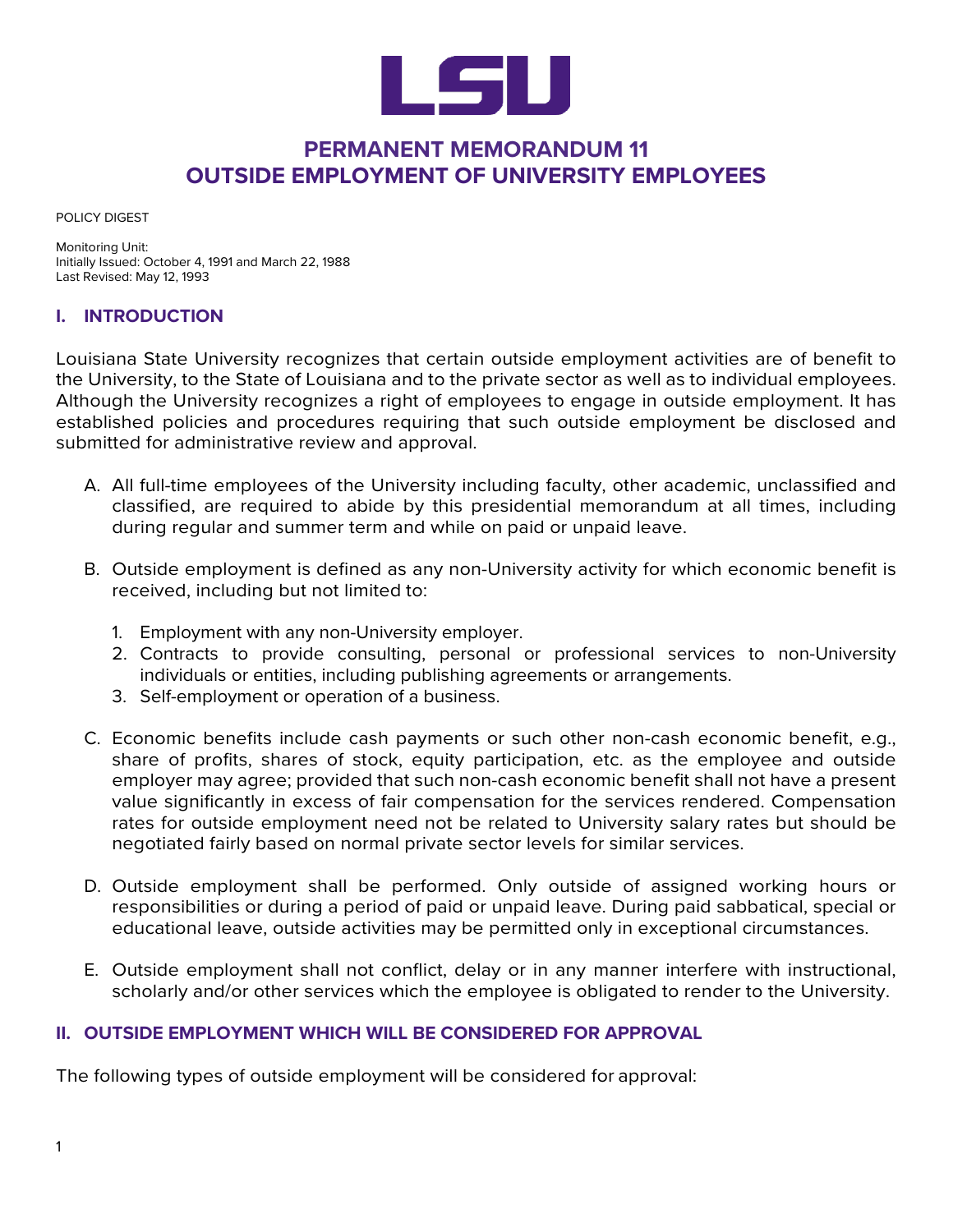- A. General consulting, other outside employment or business activities.
- B. Serving as an expert witness in an area based upon the employee's training and experience.
- C. Consulting on a non-University research project. A University employee may be engaged as a consultant on a non-University research project or projects conducted by an outside employer, provided the employee neither supervises the research nor performs the research.

#### **III. OUTSIDE EMPLOYMENT WHICH WILL NOT BE APPROVED**

- A. A University employee may not receive compensation to assist in the passage or defeat of legislation during the fiscal year in which the legislation is pending in the legislature, except from the Louisiana Legislature or any department, institute or agency within the legislative branch.
- B. If the University employee supervises non-University research or performs the research, he/she is considered a participant or a part of the outside research team rather than a consultant. In such instances, the employee may not be employed by nor contract directly with the outside agency unless it is not feasible or practical to seek a contract through the University under established procedures for sponsored research, as determined by the appropriate Chancellor.
- C. Blanket approvals for outside employment will not be granted.
- D. Employment or contractual relationships which are considered to be a violation of the Louisiana Code of Governmental Ethics will not be approved.

### *\*As used herein, the term "assist" hall mean to act in such a way as to help, advise, furnish information to, or aid a person with the intent to assist such person.*

#### **IV. EMPLOYEE RESPONSIBILITIES**

Full-time employees contemplating outside employment or engaged in outside employment shall:

- A. Disclose outside employment in accordance with PM-II, and procedures established therefore.
- B. Submit a list of all contracts or other agreements between the University and the outside employer in which the employee is involved on behalf of LSU. Such list is to include, to the extent the information is known to the employee, the owners, directors, majority shareholders, or affiliates of the outside employer. Additional information about such contracts may be required by the University upon request.
- C. Provide notification to the outside employer that he/she accepts such employment as an individual and not, in any manner as a representative of the University. It is recommended that employees do this by including with any oral testimony or written reports a statement to the effect that the views expressed are those of the employee and do not necessarily reflect the views of the University. In no case may the individual concerned use the name of the University or his/her University affiliation, title or address officially or in any other way in support of any position he/she may take. Biographical data, including a statement of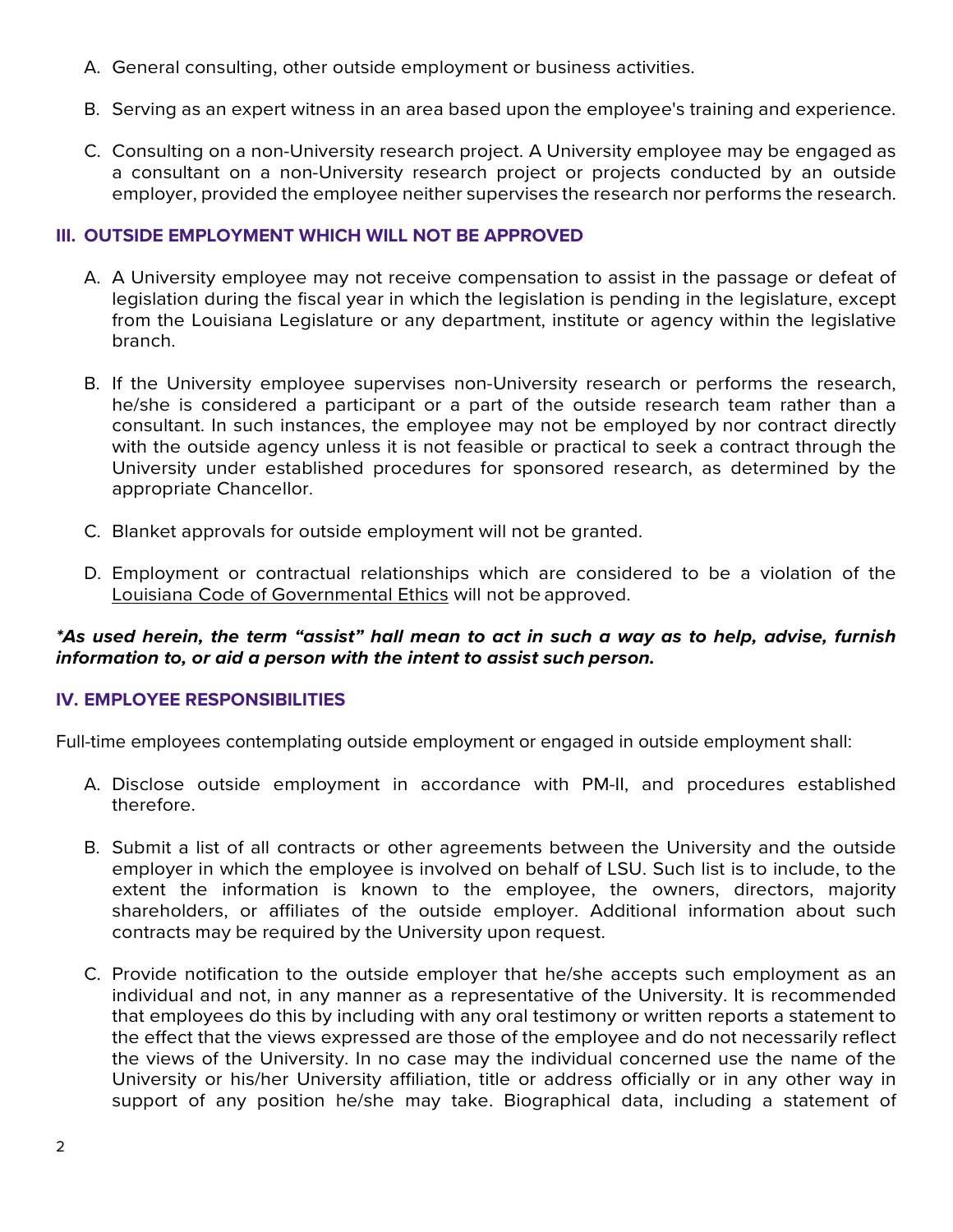employment by the Board of Supervisors of Louisiana State University and Agricultural and Mechanical College, may be included as introductory material to written reports or orally in the case of expert witness statements, but may not be incorporated into the body of the written report.

D. Comply with any other provisions of PM-11.

# **V. APPROVAL LEVELS**

Certain types of outside employment require approval of a Chancellor and/or the President as follows:

- A. Approval by a Chancellor. Under the Louisiana Code of Governmental Ethics, certain outside employment requires review and approval by a Chancellor and may be approved only for academic, administrative and professional employees.
	- 1. Outside employment which requires approval by a Chancellor includes:
		- a. Outside employment with an individual or entity currently doing or actively seeking to do business with the employee's unit at the University or under circumstances in which the employee is collaborating with, or on special assignment to, a unit within the University with which the entity is doing or is actively seeking to do business.
		- b. Outside employment involving teaching which will result in university level credit for the student, which will be conducted on University time or which will utilize University property or services.
		- c. Outside employment which ordinarily would be performed as part of the public service aspect of the University insofar as that employee's job duties and responsibilities are concerned.
		- d. Outside employment yielding results which advance a theory or practice in the employee's field.
		- e. Outside employment activity which could be accomplished more appropriately by a contract through the University. This activity shall be the subject of a University contract unless it is not feasible or practical to do so.
		- f. Outside employment activity for an individual or entity that has substantial economic interests which may be materially affected by the way in which the employee performs his or her duties and responsibilities as a University employee.
	- 2. If such proposed outside employment is with a third party that is contracting with or is seeking to contract with the University, the employee must remove himself or herself from any relationship in which he or she would:
		- a. Approve payments by the University to the third party pursuant to any contract between the University and the third party.
		- b. Evaluate any work performed by the University pursuant to a contract between the University and the third party.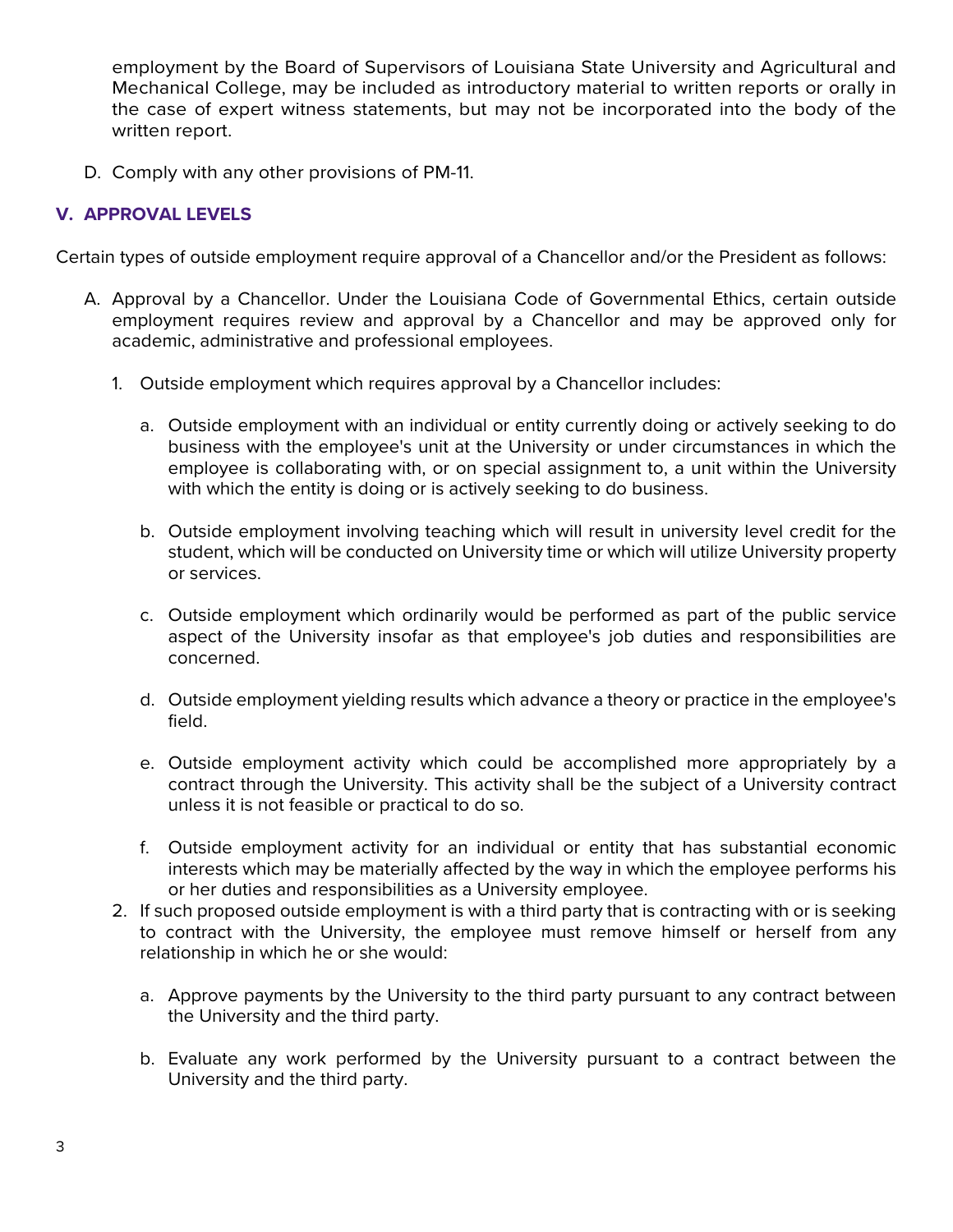- c. Negotiate and/or approve any subsequent contracts between the University and the third party.
- d. Approve the purchase of University equipment pursuant to the contract with the third party an amount in excess of \$2,000.00.

The above actions must be carried out by the employee's immediate supervisor and that approving supervisor's next immediate supervisor.

- 3. Outside employment requiring the approval of a Chancellor also requires a written agreement between the employee and the outside entity which shall contain the following exp1icit information:
	- a. General technical area of endeavor.
	- b. Specific employment or consulting activities.
	- c. Duration of employment agreement.
	- d. Estimated time in hours per week or days per month required for the employment.
	- e. Employee's compensation rate and method of payment.
	- f. Statement that agreement is between employee and outside entity, that employee is not acting as an agent of the University and that the University bears no liability in the relationship.
	- g. Statement that the use of the University name in connection with the employment activities shall be only upon written authorization of the University.
	- h. Statement that the rights to any intellectual property, i.e., inventions, materials subject to copyright, etc. resulting from the employment activity, to the extent that they would vest in the employee in the absence of any other agreement, will be assigned to the University and disposed of in the manner prescribed by Chapter 7.2 and 7.3 of the By-Laws and Regulations of the LSU Board of Supervisors and such other University policy as may be applicable.
- 4. The outside entity and the employee shall negotiate and draft an agreement meeting all of the requirements herein. If the contract involves consulting with respect to research or technology, the appropriate University office primarily responsible for licensing and transfer of technology, e.g., Office of Research, Office of Technology Transfer, etc. should be consulted during the negotiating process. If the contract involves trade secrets and commercial or financial information obtained from the outside employer pertaining to research or to the commercialization of technology; such information may be removed from the agreement before its submission for administrative review.
- 5. For such agreements, a Chancellor must certify to the following prior to the execution of any contract approved pursuant to this policy:
	- a. The outside employment activities are not within the employee's duties and responsibilities to the University for which the employee is being compensated by the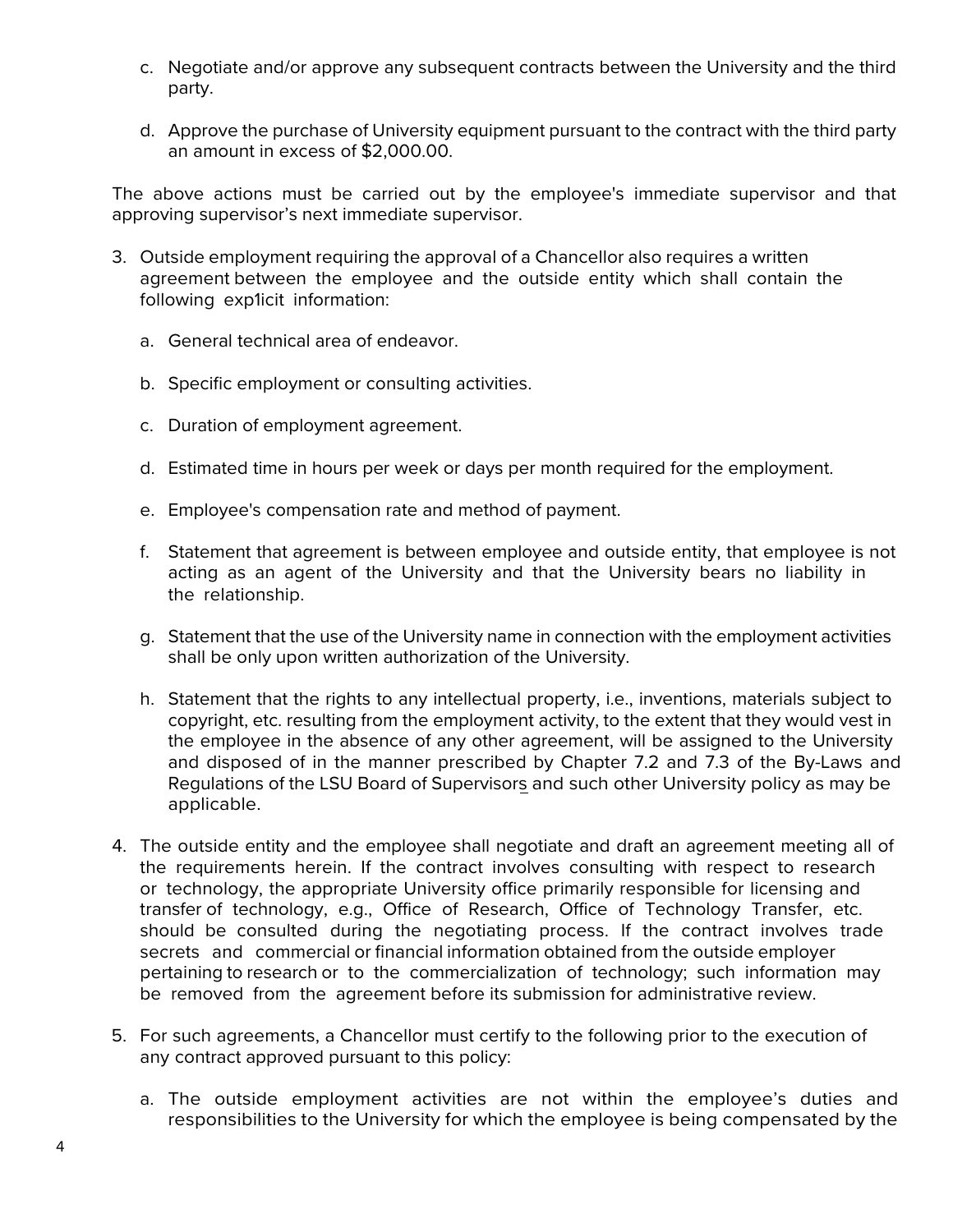University.

- b. The outside employment activities do not conflict, delay or in any manner interfere with instructional, scholarly and/or other services which the employee is obligated to perform for the University.
- c. The consulting activities to be performed are within the academic or professional discipline of the employee or are related to the area of expertise in which the employee is employed by the University.
- 6. Following approval and execution, the appropriate Chancellor shall receive a copy of the executed agreement. Copies of approval forms, certifications and the executed agreement shall be kept in a permanent file by the Chancellor or his designee until at least three years beyond the expiration of the agreement.
- B. Approval by the President. The following types of outside employment require review and approval by the President in addition to campus approval:
	- 1. Outside employment involving public policy.
	- 2. Outside employment of a Chancellor.
	- 3. Outside employment or contracts by employees for professional, personal, consulting and social services with a department, commission, council, board, office, bureau, committee, institution, agency, government, corporation, or any other establishment of the Executive Branch of the State of Louisiana.
- C. Approval by Chancellor or Designated Administrative Officer. All other outside employment may be approved through normal administrative channels by the Chancellor or by a campus administrative officer designated by theChancellor.
- D. Joint Appointments. I f the outside employment involves employees from more than one department or campus. or if it involves an employee holding joint appointments, action by the appropriate administrative officers of the affected campuses is required.

#### **VI. USE OF UNIVERSITY EQUIPMENT, MATERIALS AND SERVICES**

The appropriate campus administrators, including chairs, directors, deans and vice chancellors, are responsible for determining the circumstances under which University personnel, laboratories, services and equipment may be used in connection with outside employment of University employees. When University owned facilities, equipment or other resources are needed or required for any reason, a contract between the University and the private third party may be executed separately. Compensation to the University must be paid at the fair market rate or, if different, at the same rate that such services, facilities, equipment or technology would be available to any qualified non-University user.

### **VII. PROCEDURES**

Each campus head shall develop such written procedures and approval forms as are necessary to provide for compliance with this policy and submit such campus procedures and approval forms to the President for review and approval.

#### **VIII. REPORTING REQUIREMENTS**